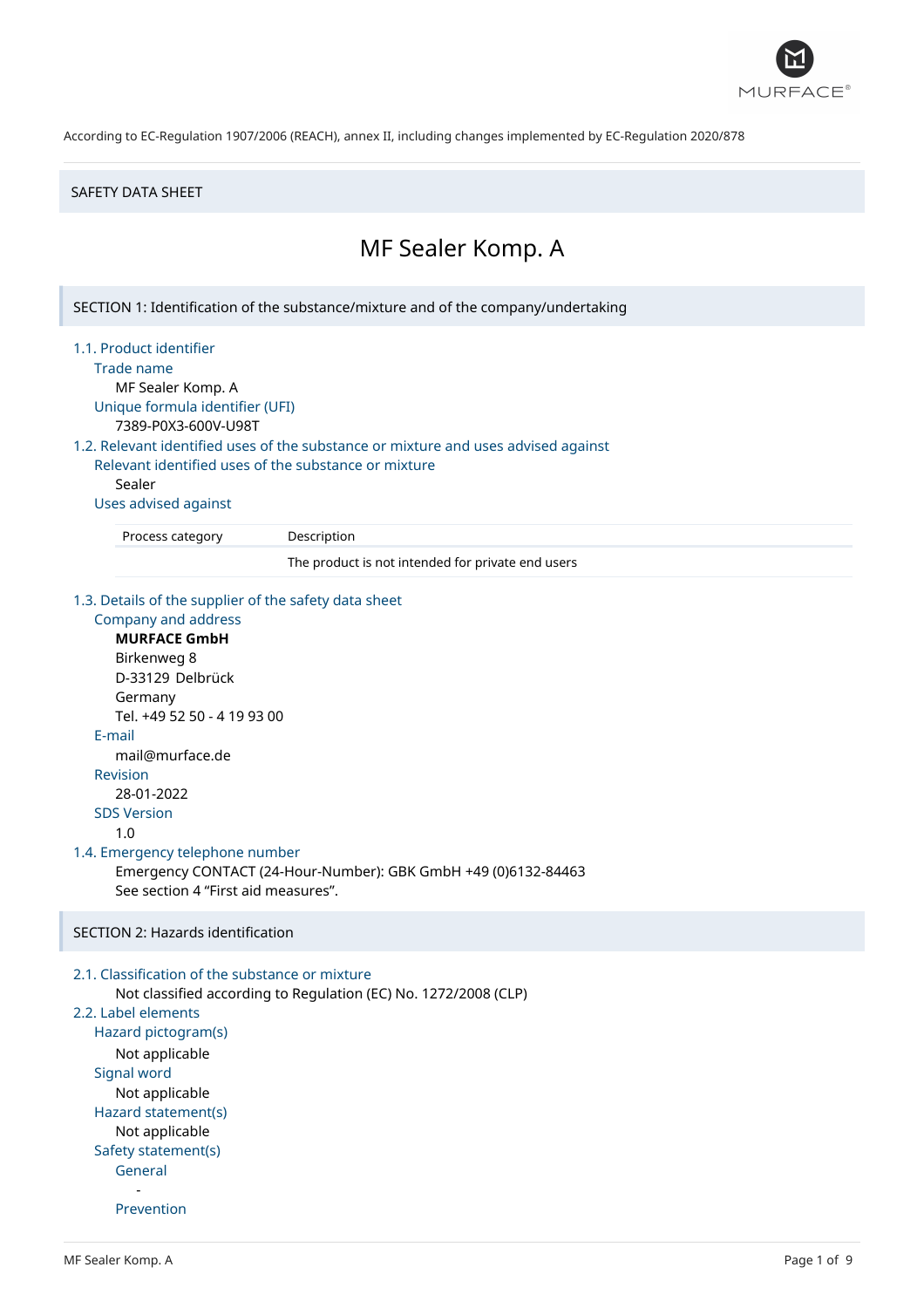

| Response                                                                                                             |
|----------------------------------------------------------------------------------------------------------------------|
|                                                                                                                      |
| <b>Storage</b>                                                                                                       |
|                                                                                                                      |
| <b>Disposal</b>                                                                                                      |
|                                                                                                                      |
| Hazardous substances                                                                                                 |
| No special                                                                                                           |
| 2.3. Other hazards                                                                                                   |
| Additional labelling                                                                                                 |
| EUH208, Contains 1,2-benzisothiazol-3(2H)-one;1,2-benzisothiazolin-3-one. May produce an allergic reaction.          |
| EUH210, Safety data sheet available on request.                                                                      |
| <b>Additional warnings</b>                                                                                           |
| This actually as directed as a series series in classes as seasiled as descriptive satisfies describitorials as a DP |

This mixture/product does not contain any substances considered to meet the criteria classifying them as PBT and/or vPvB.

SECTION 3: Composition/information on ingredients

#### 3.2. Mixtures

-

| Product/substance                                      | <b>Identifiers</b>      | % w/w     | Classification                                   | Note |
|--------------------------------------------------------|-------------------------|-----------|--------------------------------------------------|------|
| 1,2-benzisothiazol-3(2H)-<br>one;1,2-benzisothiazolin- | CAS No.: 2634-33-5      | $< 0.1\%$ | Acute Tox. 4, H302<br>Skin Irrit. 2, H315        |      |
| 3-one                                                  | EC No.: 220-120-9       |           | Skin Sens. 1, H317                               |      |
|                                                        | REACH:                  |           | Eye Dam. 1, H318<br>Aquatic Acute 1, H400 (M=10) |      |
|                                                        | Index No.: 613-088-00-6 |           |                                                  |      |

#### -----

See full text of H-phrases in section 16. Occupational exposure limits are listed in section 8, if these are available. Other information

#### No special

# SECTION 4: First aid measures

# 4.1. Description of first aid measures

#### General information

In the case of accident: Contact a doctor or casualty department – take the label or this safety data sheet. Contact a doctor if in doubt about the injured person's condition or if the symptoms persist. Never give an unconscious person water or other drink.

#### Inhalation

Upon breathing difficulties or irritation of the respiratory tract: Bring the person into fresh air and stay with him/her.

#### Skin contact

IF ON SKIN: Wash with plenty of water and soap.

Remove contaminated clothing and shoes. Ensure to wash exposed skin thoroughly with water and soap. DO NOT use solvents or thinners.

If skin irritation occurs: Get medical advice/attention.

#### Eye contact

Upon irritation of the eye: Remove contact lenses and open eyes widely. Flush eyes with water or saline water(20- 30°C) for at least 5 minutes. Seek medical assistance and continue flushing during transport.

Ingestion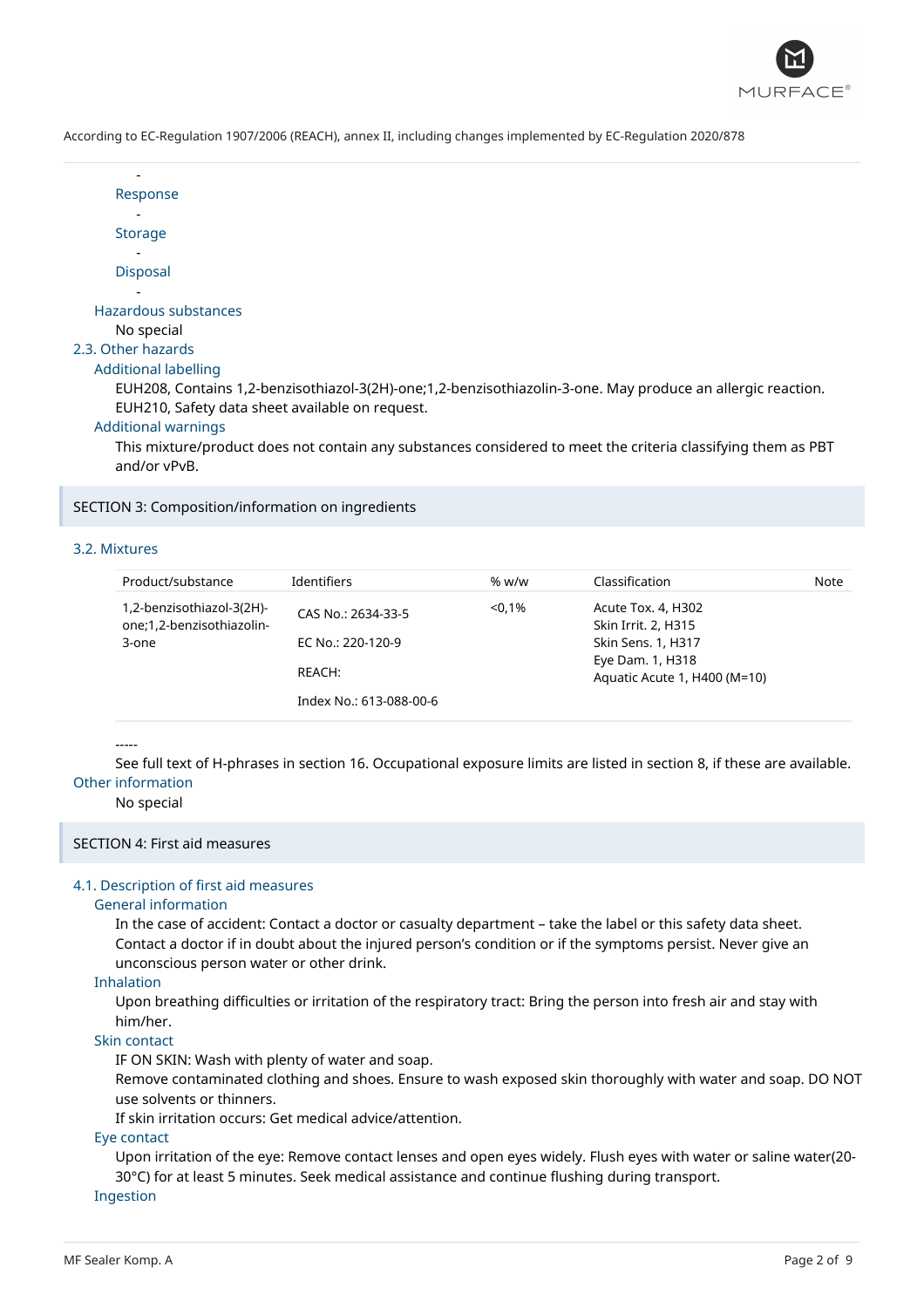

Provide plenty of water for the person to drink and stay with him/her. In case of malaise, seek medical advice immediately and bring the safety data sheet or label from the product. Do not induce vomiting, unless recommended by the doctor. Have the victim lean forward with head down to avoid inhalation of- or choking on vomited material.

Burns

### Not applicable

### 4.2. Most important symptoms and effects, both acute and delayed

This product contains substances that may trigger an allergic reaction to predisposed persons.

#### 4.3. Indication of any immediate medical attention and special treatment needed

### No special

# Information to medics

Bring this safety data sheet or the label from this product.

### SECTION 5: Firefighting measures

### 5.1. Extinguishing media

Suitable extinguishing media: Alcohol-resistant foam, carbon dioxide, powder, water mist.

Unsuitable extinguishing media: Waterjets should not be used, since they can spread the fire.

### 5.2. Special hazards arising from the substance or mixture

Fire will result in dense smoke. Exposure to combustion products may harm your health. Closed containers, which are exposed to fire, should be cooled with water. Do not allow fire-extinguishing water to enter the sewage system and nearby surface waters.

# 5.3. Advice for firefighters

Fire fighters should wear appropriate personal protective equipment.

#### SECTION 6: Accidental release measures

6.1. Personal precautions, protective equipment and emergency procedures No specific requirements

#### 6.2. Environmental precautions

# Avoid discharge to lakes, streams, sewers, etc.

6.3. Methods and material for containment and cleaning up

Use sand, earth, vermiculite, diatomaceous earth to contain and collect non-combustible absorbent materials and place in container for disposal, according to local regulations.

To the extent possible cleaning is performed with normal cleaning agents. Avoid use of solvents.

# 6.4. Reference to other sections

See section 13 on "Disposal considerations" in regard of handling of waste.

See section 8 "Exposure controls/personal protection" for protective measures.

# SECTION 7: Handling and storage

# 7.1. Precautions for safe handling

Smoking, drinking and consumption of food is not allowed in the work area.

See section 8 "Exposure controls/personal protection" for information on personal protection.

# 7.2. Conditions for safe storage, including any incompatibilities

Containers that have been opened must be carefully resealed and kept upright to prevent leakage.

### Recommended storage material

Keep only in original packaging.

# Storage temperature

Room temperature 18 to 23°C (Storage on stock, 3 to 8°C)

### Incompatible materials

Strong acids, strong bases, strong oxidizing agents, and strong reducing agents.

# 7.3. Specific end use(s)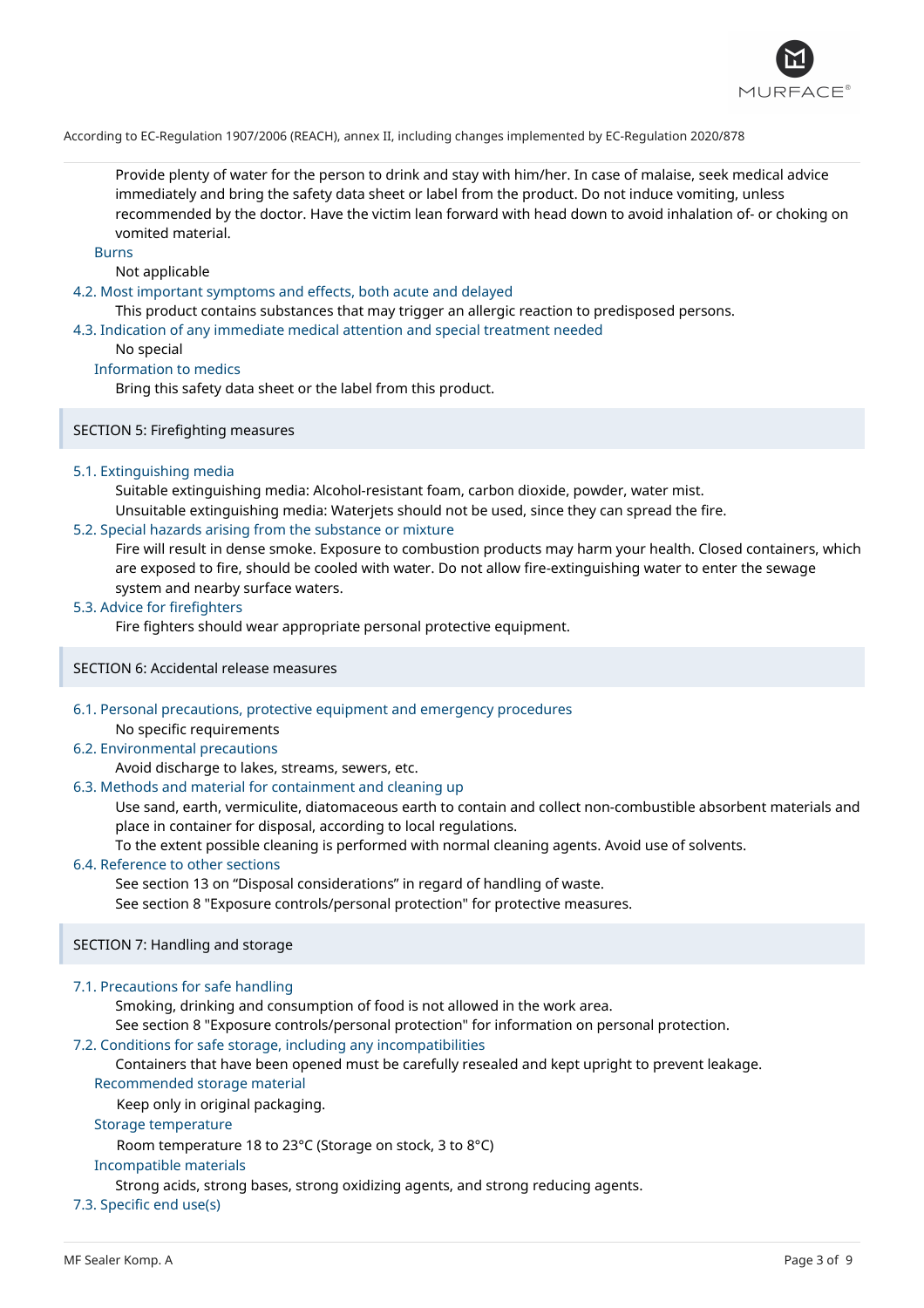

This product should only be used for applications quoted in section 1.2

SECTION 8: Exposure controls/personal protection

#### 8.1. Control parameters

No substances are listed in the national list of substances with an occupational exposure limit.

#### DNEL

No data available

# PNEC

No data available

#### 8.2. Exposure controls

Control is unnecessary if the product is used as intended.

# General recommendations

Smoking, drinking and consumption of food is not allowed in the work area.

### Exposure scenarios

There are no exposure scenarios implemented for this product.

# Exposure limits

Occupational exposure limits have not been defined for the substances in this product.

# Appropriate technical measures

Apply standard precautions during use of the product. Avoid inhalation of vapours.

#### Hygiene measures

In between use of the product and at the end of the working day all exposed areas of the body must be washed thoroughly. Always wash hands, forearms and face.

# Measures to avoid environmental exposure

# No specific requirements

# Individual protection measures, such as personal protective equipment

#### **Generally**

Use only CE marked protective equipment.

#### No specific requirements

## Respiratory Equipment

|  | Type                                                           | Class                   | Colour                      | Standards        |
|--|----------------------------------------------------------------|-------------------------|-----------------------------|------------------|
|  | No special when used as<br>intended.                           |                         |                             |                  |
|  | Skin protection<br>No specific requirements<br>Hand protection |                         |                             |                  |
|  | Material                                                       | Glove thickness<br>(mm) | Breakthrough time<br>(min.) | <b>Standards</b> |

|         | (mm) | (min.) |                                   |                 |
|---------|------|--------|-----------------------------------|-----------------|
| Nitrile | U.Z  | 480    | EN374-2, EN374-3,<br><b>EN388</b> | $m_{\tilde{z}}$ |

# Eye protection

| Type           | Standards |                                              |
|----------------|-----------|----------------------------------------------|
| Safety glasses | EN166     | $\blacktriangleleft$<br><b><i>Summer</i></b> |

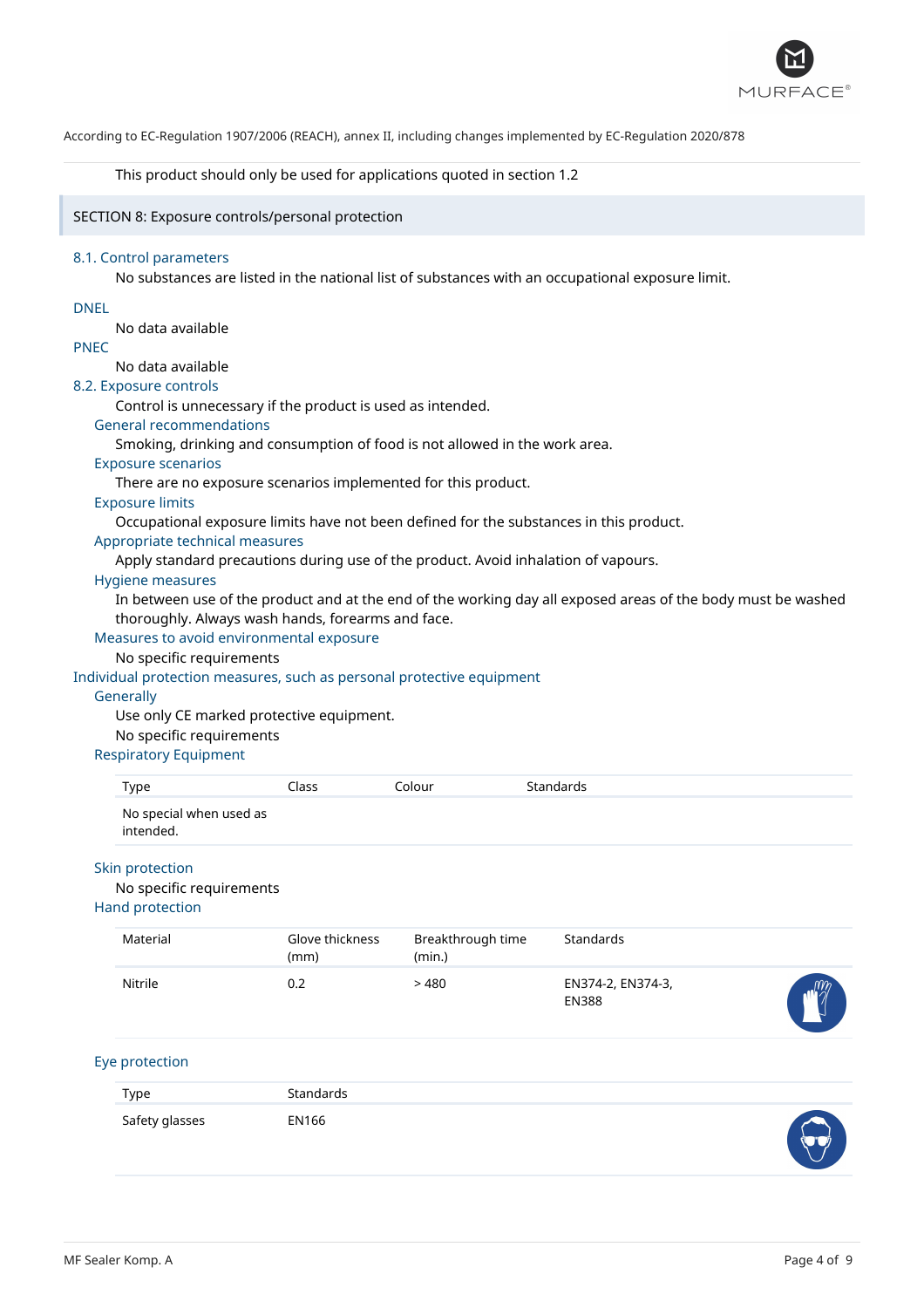

SECTION 9: Physical and chemical properties 9.1. Information on basic physical and chemical properties Physical state Liquid Colour Transparent white Odour / Odour threshold Mild pH Testing not relevant or not possible due to nature of the product. Density (g/cm<sup>3</sup>) 1.05 (23 °C) Kinematic viscosity 20 mPa.s (25 °C) Particle characteristics Does not apply to liquids. Phase changes Melting point/Freezing point (°C) Testing not relevant or not possible due to nature of the product. Softening point/range (waxes and pastes) (°C) Does not apply to liquids. Boiling point (°C) 100 °C Vapour pressure Testing not relevant or not possible due to nature of the product. Relative vapour density Testing not relevant or not possible due to nature of the product. Decomposition temperature (°C) Testing not relevant or not possible due to nature of the product. Data on fire and explosion hazards Flash point (°C) 100 °C Ignition (°C) Testing not relevant or not possible due to nature of the product. Auto flammability (°C) Testing not relevant or not possible due to nature of the product. Lower and upper explosion limit (% v/v) Testing not relevant or not possible due to nature of the product. **Solubility** Solubility in water Testing not relevant or not possible due to nature of the product. n-octanol/water coefficient Testing not relevant or not possible due to nature of the product. Solubility in fat (g/L) Testing not relevant or not possible due to nature of the product. 9.2. Other information Other physical and chemical parameters No data available SECTION 10: Stability and reactivity

10.1. Reactivity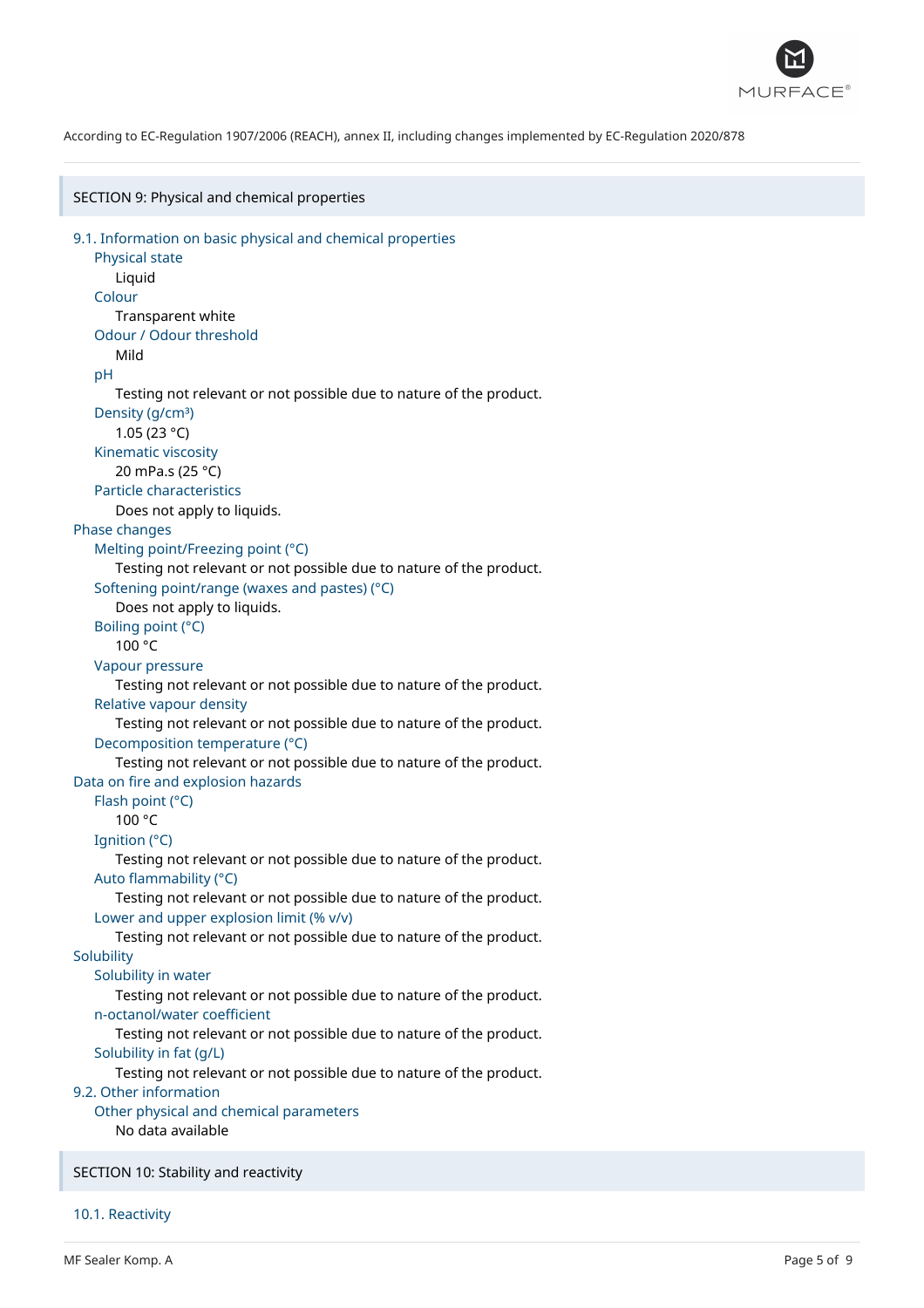

| No data available<br>10.2. Chemical stability<br>The product is stable under the conditions, noted in section 7 "Handling and storage".<br>10.3. Possibility of hazardous reactions<br>No special<br>10.4. Conditions to avoid<br>No special<br>10.5. Incompatible materials<br>Strong acids, strong bases, strong oxidizing agents, and strong reducing agents.<br>10.6. Hazardous decomposition products<br>The product is not degraded when used as specified in section 1.                                                                                                                                                                                                                                                                                                                                                                                                                                                                                                                                                                                                                                                                                                                                                                                                                                                                                              |
|-----------------------------------------------------------------------------------------------------------------------------------------------------------------------------------------------------------------------------------------------------------------------------------------------------------------------------------------------------------------------------------------------------------------------------------------------------------------------------------------------------------------------------------------------------------------------------------------------------------------------------------------------------------------------------------------------------------------------------------------------------------------------------------------------------------------------------------------------------------------------------------------------------------------------------------------------------------------------------------------------------------------------------------------------------------------------------------------------------------------------------------------------------------------------------------------------------------------------------------------------------------------------------------------------------------------------------------------------------------------------------|
| SECTION 11: Toxicological information                                                                                                                                                                                                                                                                                                                                                                                                                                                                                                                                                                                                                                                                                                                                                                                                                                                                                                                                                                                                                                                                                                                                                                                                                                                                                                                                       |
| 11.1. Information on hazard classes as defined in Regulation (EC) No 1272/2008<br><b>Acute toxicity</b><br>Based on available data, the classification criteria are not met.<br>Skin corrosion/irritation<br>Based on available data, the classification criteria are not met.<br>Serious eye damage/irritation<br>Based on available data, the classification criteria are not met.<br><b>Respiratory sensitisation</b><br>Based on available data, the classification criteria are not met.<br>Skin sensitisation<br>This product contains substances that may trigger an allergic reaction to predisposed persons.<br>Germ cell mutagenicity<br>Based on available data, the classification criteria are not met.<br>Carcinogenicity<br>Based on available data, the classification criteria are not met.<br>Reproductive toxicity<br>Based on available data, the classification criteria are not met.<br>STOT-single exposure<br>Based on available data, the classification criteria are not met.<br>STOT-repeated exposure<br>Based on available data, the classification criteria are not met.<br><b>Aspiration hazard</b><br>Based on available data, the classification criteria are not met.<br>11.2. Information on other hazards<br>Long term effects<br>No special<br><b>Endocrine disrupting properties</b><br>No special<br>Other information<br>No special |
| SECTION 12: Ecological information                                                                                                                                                                                                                                                                                                                                                                                                                                                                                                                                                                                                                                                                                                                                                                                                                                                                                                                                                                                                                                                                                                                                                                                                                                                                                                                                          |
| 12.1. Toxicity                                                                                                                                                                                                                                                                                                                                                                                                                                                                                                                                                                                                                                                                                                                                                                                                                                                                                                                                                                                                                                                                                                                                                                                                                                                                                                                                                              |

No data available

- 12.2. Persistence and degradability No data available
- 12.3. Bioaccumulative potential No data available
- 12.4. Mobility in soil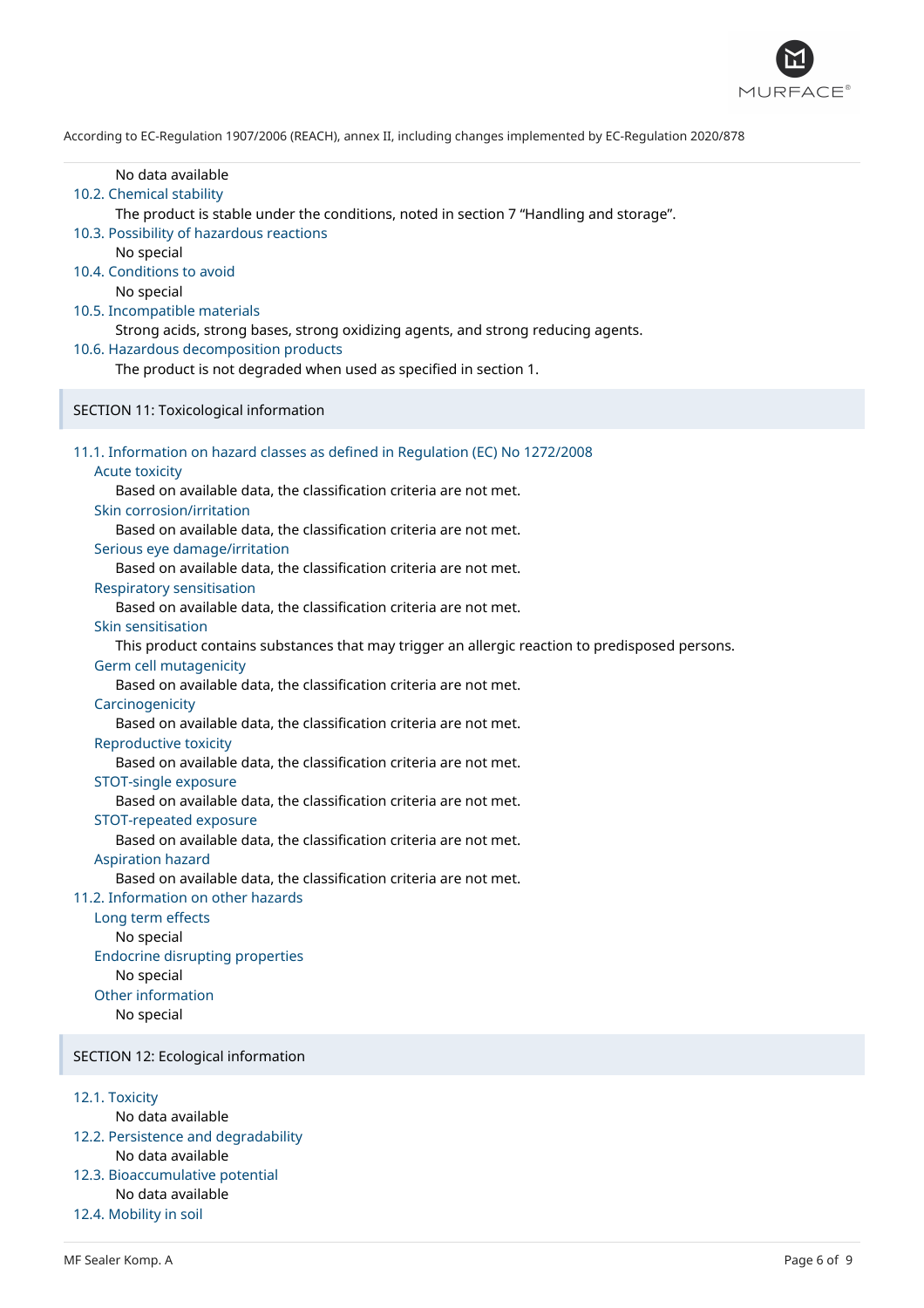

#### No data available

#### 12.5. Results of PBT and vPvB assessment

This mixture/product does not contain any substances considered to meet the criteria classifying them as PBT and/or vPvB.

#### 12.6. Endocrine disrupting properties

No special

#### 12.7. Other adverse effects

This product contains substances that are toxic to the environment. May result in adverse effects to aquatic organisms.

# SECTION 13: Disposal considerations

#### 13.1. Waste treatment methods

Product is not covered by regulations on dangerous waste.

Regulation (EU) No 1357/2014 of 18 December 2014 on waste.

# EWC code

- 15 01 02 Plastic packaging
- 08 01 12 Waste paint and varnish other than those mentioned in 08 01 11
- 17 09 04 Mixed construction and demolition wastes other than those mentioned in 17 09 01, 17 09 02 and 17 09 03

17 02 03 Plastic

#### Specific labelling

Not applicable

### Contaminated packing

Packaging containing residues of the product must be disposed of similarly to the product.

#### SECTION 14: Transport information

#### 14.1. - 14.4.

Not dangerous goods according to ADR, IATA and IMDG.

# ADR/RID

Not applicable

# IMDG

Not applicable

# MARINE POLLUTANT

No

#### IATA Not applicable

14.5. Environmental hazards

Not applicable

14.6. Special precautions for user

# Not applicable

14.7. Maritime transport in bulk according to IMO instruments No data available

SECTION 15: Regulatory information

# 15.1. Safety, health and environmental regulations/legislation specific for the substance or mixture Restrictions for application Restricted to professional users. Demands for specific education No specific requirements SEVESO - Categories / dangerous substances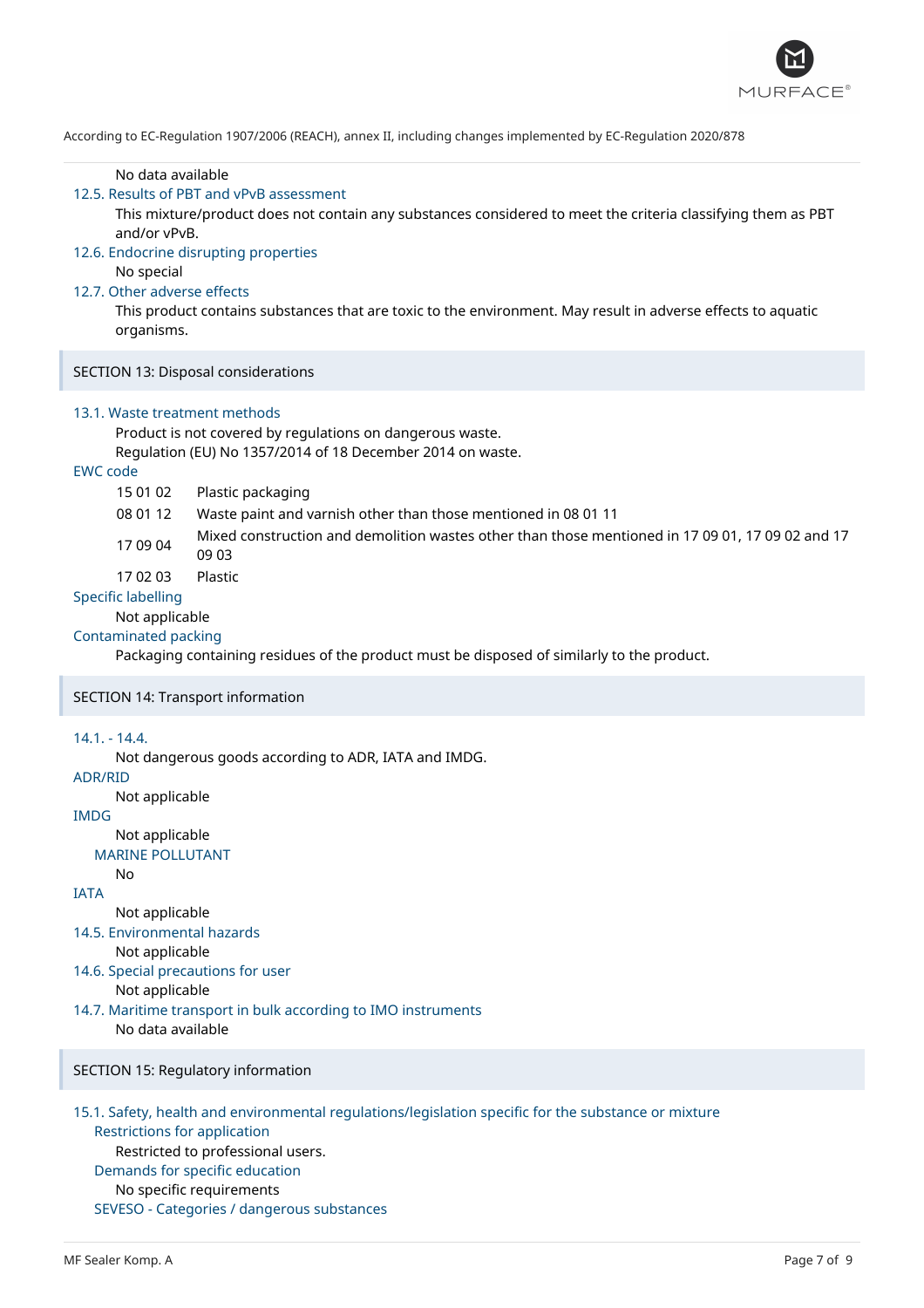

| Not applicable<br><b>Additional information</b><br>Not applicable<br><b>Sources</b><br>Regulation (EU) No 1357/2014 of 18 December 2014 on waste.<br>CLP Regulation (EC) No 1272/2008, as retained and amended in UK law.<br>EC-Regulation 1907/2006 (REACH), as amended by UK REACH Regulations SI 2019/758<br>15.2. Chemical safety assessment<br>No                                                                                                                                                                                                                                                                                                                                                                                                                                                                                                                                                                                                                                                                                                                                                                                                                                                                                                                                                                                                                                                                                                                                                                                                                                                                                                                                                                                                                                                                                                                                                                                                                                                                                                                                                                                                                                                                                               |
|------------------------------------------------------------------------------------------------------------------------------------------------------------------------------------------------------------------------------------------------------------------------------------------------------------------------------------------------------------------------------------------------------------------------------------------------------------------------------------------------------------------------------------------------------------------------------------------------------------------------------------------------------------------------------------------------------------------------------------------------------------------------------------------------------------------------------------------------------------------------------------------------------------------------------------------------------------------------------------------------------------------------------------------------------------------------------------------------------------------------------------------------------------------------------------------------------------------------------------------------------------------------------------------------------------------------------------------------------------------------------------------------------------------------------------------------------------------------------------------------------------------------------------------------------------------------------------------------------------------------------------------------------------------------------------------------------------------------------------------------------------------------------------------------------------------------------------------------------------------------------------------------------------------------------------------------------------------------------------------------------------------------------------------------------------------------------------------------------------------------------------------------------------------------------------------------------------------------------------------------------|
| SECTION 16: Other information                                                                                                                                                                                                                                                                                                                                                                                                                                                                                                                                                                                                                                                                                                                                                                                                                                                                                                                                                                                                                                                                                                                                                                                                                                                                                                                                                                                                                                                                                                                                                                                                                                                                                                                                                                                                                                                                                                                                                                                                                                                                                                                                                                                                                        |
| Full text of H-phrases as mentioned in section 3<br>H302, Harmful if swallowed.<br>H315, Causes skin irritation.<br>H317, May cause an allergic skin reaction.<br>H318, Causes serious eye damage.<br>H400, Very toxic to aquatic life.<br>Abbreviations and acronyms<br>ADN = European Provisions concerning the International Carriage of Dangerous Goods by Inland Waterway<br>ADR = The European Agreement concerning the International Carriage of Dangerous Goods by Road<br>ATE = Acute Toxicity Estimate<br><b>BCF = Bioconcentration Factor</b><br><b>CAS = Chemical Abstracts Service</b><br>CE = Conformité Européenne<br>CLP = Classification, Labelling and Packaging Regulation [Regulation (EC) No. 1272/2008]<br>CSA = Chemical Safety Assessment<br><b>CSR = Chemical Safety Report</b><br><b>DMEL = Derived Minimal Effect Level</b><br>DNEL = Derived No Effect Level<br>EINECS = European Inventory of Existing Commercial chemical Substances<br>ES = Exposure Scenario<br>EUH statement = CLP-specific Hazard statement<br>EWC = European Waste Catalogue<br>GHS = Globally Harmonized System of Classification and Labelling of Chemicals<br>IARC = International Agency for Research on Cancer (IARC)<br>IATA = International Air Transport Association<br><b>IBC</b> = Intermediate Bulk Container<br><b>IMDG = International Maritime Dangerous Goods</b><br>LogPow = logarithm of the octanol/water partition coefficient<br>MARPOL = International Convention for the Prevention of Pollution From Ships, 1973 as modified by the Protocol<br>of 1978. ("Marpol" = marine pollution)<br>OECD = Organisation for Economic Co-operation and Development<br>PBT = Persistent, Bioaccumulative and Toxic<br><b>PNEC = Predicted No Effect Concentration</b><br>RID = The Regulations concerning the International Carriage of Dangerous Goods by Rail<br><b>RRN = REACH Registration Number</b><br>SCL = A specific concentration limit.<br>SVHC = Substances of Very High Concern<br>STOT-RE = Specific Target Organ Toxicity - Repeated Exposure<br>STOT-SE = Specific Target Organ Toxicity - Single Exposure<br>TWA = Time weighted average<br><b>UN = United Nations</b><br><b>UVCB = Complex hydrocarbon substance</b> |
|                                                                                                                                                                                                                                                                                                                                                                                                                                                                                                                                                                                                                                                                                                                                                                                                                                                                                                                                                                                                                                                                                                                                                                                                                                                                                                                                                                                                                                                                                                                                                                                                                                                                                                                                                                                                                                                                                                                                                                                                                                                                                                                                                                                                                                                      |